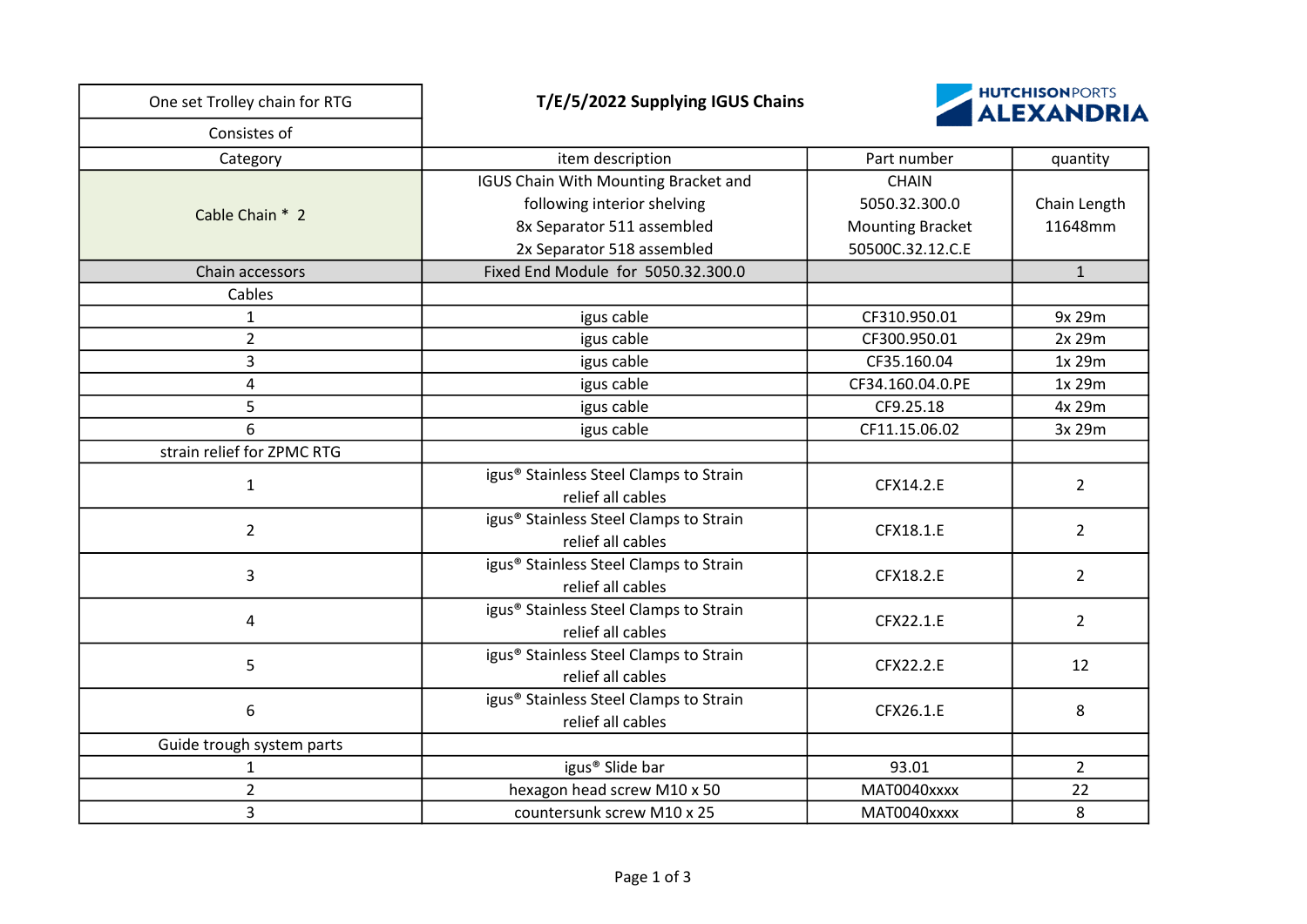| countersunk screw M10 x 35  | MAT0040xxxx |    |
|-----------------------------|-------------|----|
| hexagon head screw M10 x 25 | MAT0040xxxx | 26 |
| countersunk screw M6 x 20   | MAT0040xxxx | 48 |
| hexagon nut M10             | MAT0040xxxx | 54 |
| hexagon nut M6              | MAT0040xxxx | 48 |

| One set Trolley chain for STS |                                                                                                                                                                  |                                                                                        |                         |
|-------------------------------|------------------------------------------------------------------------------------------------------------------------------------------------------------------|----------------------------------------------------------------------------------------|-------------------------|
| Consistes of                  |                                                                                                                                                                  |                                                                                        |                         |
| Category                      | item description                                                                                                                                                 | Part number                                                                            | quantity                |
| Cable Chain                   | <b>IGUS Rol Chain With Mounting Bracket</b><br>and<br>following interior shelving each 2nd link<br>10x Separator 511.A assembled<br>1x Separator 518.A assembled | <b>CHAIN</b><br>5050RHD.35.300.S10.0.E<br><b>Mounting Bracket</b><br>50500HD.12.2.VS.E | Chain Length<br>49621mm |
| Cables                        |                                                                                                                                                                  |                                                                                        |                         |
| 1                             | Chain Length<br>49621mm                                                                                                                                          | CF38.250.04                                                                            | 1x 84m                  |
| $\overline{2}$                | igus cable (12 G 2,5mm <sup>2</sup> )                                                                                                                            | CF9.25.12                                                                              | 1x 84m                  |
| 3                             | igus cable (16 G 2,5mm <sup>2</sup> )                                                                                                                            | CF9.25.16                                                                              | 1x 84m                  |
| 4                             | cable igus (6x $(2x1.0 \text{ mm}^2)C$ )C                                                                                                                        | CF12.10.06.02                                                                          | 2x 84m                  |
| 5                             | cable igus (4 G 16,0mm <sup>2</sup> )                                                                                                                            | CF38.160.04                                                                            | 4x 84m                  |
| 6                             | cable igus (4 G 16,0mm <sup>2</sup> )                                                                                                                            | CF38.160.04                                                                            | 4x 94m                  |
| strain relief for ZPMC STS    |                                                                                                                                                                  |                                                                                        |                         |
| 1                             | igus <sup>®</sup> Stainless Steel Clamps to Strain<br>relief all cables                                                                                          | CFX14.2.E                                                                              | 5                       |
| $\overline{2}$                | igus <sup>®</sup> Stainless Steel Clamps to Strain<br>relief all cables                                                                                          | CFX22.1.E                                                                              | 5                       |
| 3                             | igus <sup>®</sup> Stainless Steel Clamps to Strain<br>relief all cables                                                                                          | CFX26.1.E                                                                              | 13                      |
| 4                             | igus <sup>®</sup> Stainless Steel Clamps to Strain<br>relief all cables                                                                                          | CFX26.2.E                                                                              | 17                      |
| 5                             | igus <sup>®</sup> Stainless Steel Clamps to Strain<br>relief all cables                                                                                          | CFX34.1.E                                                                              | 5                       |